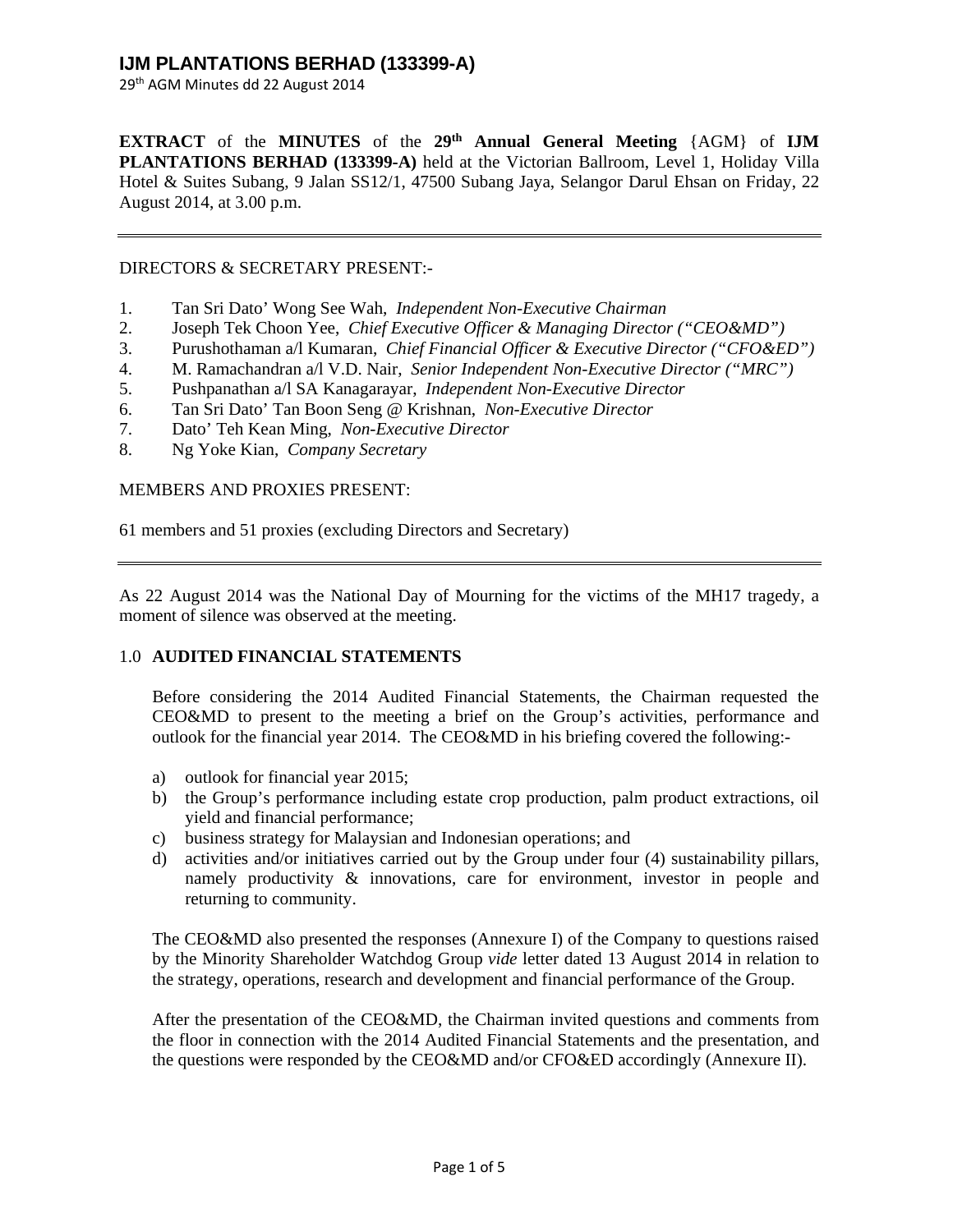29th AGM Minutes dd 22 August 2014

The audited financial statements for the year ended 31 March 2014, Directors' Report and Statement together with the Independent Auditors' Report thereon were received, following the completion of the clarifications to members in connection with the audited financial statements.

### 2.0 **POLL VOTING**

The Chairman informed that all the resolutions to be considered at the meeting would be put to vote by poll, as stated in Note 6 of the Notice of the AGM dated 30 July 2014, in line with the recommendation of the Malaysian Code on Corporate Governance 2012.

Poll voting on the resolutions would be conducted concurrently by Tricor Investor Services Sdn Bhd, the appointed Official Independent Scrutineers.

### 3.0 **ELECTION OF DIRECTORS**

3.1 It was resolved that Mr M. Ramachandran A/L V. D. Nair be reappointed as Director and shall continue in office until the conclusion of next Annual General Meeting in compliance with Section 129(6) of the Companies Act, 1965.

The poll result was noted as follows:-

|                      | Number of     | %      |
|----------------------|---------------|--------|
|                      | <b>Shares</b> |        |
| Votes FOR            | 456,572,749   | 99.97  |
| <b>Votes AGAINST</b> | 119,000       | 0.03   |
|                      | 456,691,749   | 100.00 |

ABSTAIN : 112,751,362 shares

Prior to voting on the resolution, members were informed that 80% (455 million shares) of the total votes received from members appointing proxies have indicated support for the resolution, 0.02% (119,000 shares) against. Members were also informed that the retirement of Mr M. Ramachandran A/L V. D. Nair under Section 129 of the Companies Act, 1965 requires not less than three-fourth of the consent of members present and voting.

3.2 It was resolved that Joseph Tek Choon Yee be reappointed as Director.

The poll result was noted as follows:-

|                  | Number of     | %      |
|------------------|---------------|--------|
|                  | <b>Shares</b> |        |
| <b>Votes FOR</b> | 569,441,611   | 100.00 |
| Votes AGAINST    | -             |        |
|                  | 569,441,611   | 100.00 |

ABSTAIN : 1,500 shares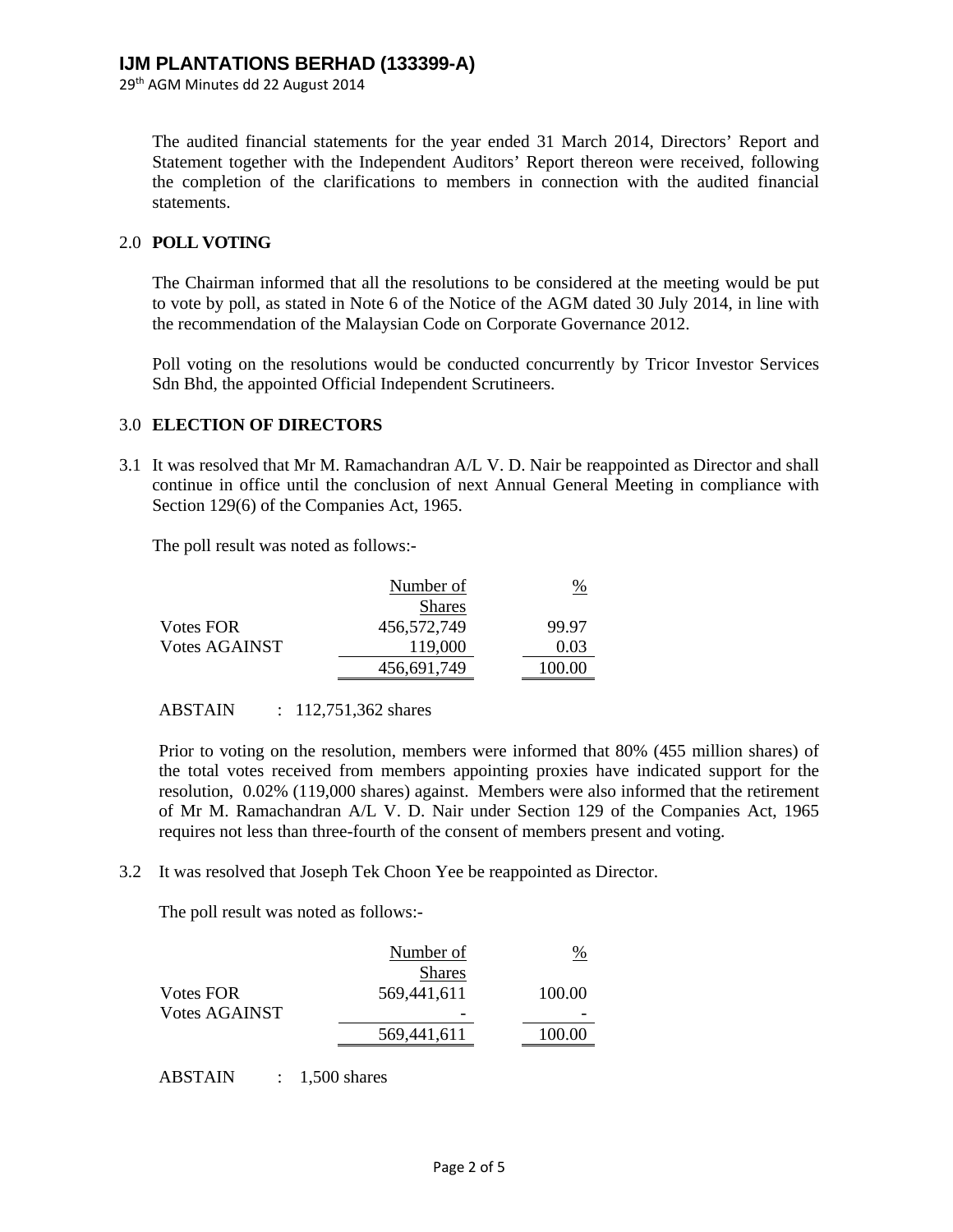29th AGM Minutes dd 22 August 2014

Prior to voting on the resolution, members were informed that 100% (567.4 million shares) of the total votes received from members appointing proxies have indicated support for the resolution.

3.3 It was resolved that Dato' Teh Kean Ming be reappointed as Director.

The poll result was noted as follows:-

|                      | Number of     | $\frac{\%}{\%}$ |
|----------------------|---------------|-----------------|
|                      | <b>Shares</b> |                 |
| Votes FOR            | 569,316,111   | 99.98           |
| <b>Votes AGAINST</b> | 119,000       | 0.02            |
|                      | 569,435,111   | 100.00          |

### ABSTAIN: 8,000 shares

Prior to voting on the resolution, members were informed that 99.98% (567.3 million shares) of the total votes received from members appointing proxies have indicated support for the resolution, and 0.02% (119,000 shares) against.

### 4.0 **APPOINTMENT OF AUDITORS**

It was resolved that PricewaterhouseCoopers be re-appointed as Auditors and that the Directors be authorised to fix their remuneration.

The poll was noted as follows:-

|                      | Number of     | $\%$   |
|----------------------|---------------|--------|
|                      | <b>Shares</b> |        |
| <b>Votes FOR</b>     | 569,441,611   | 100.00 |
| <b>Votes AGAINST</b> |               |        |
|                      | 569,441,611   | 100.00 |
|                      |               |        |

#### ABSTAIN: 1,500 shares

Prior to voting on the resolution, members were informed that 100% (567.4 million shares) of the total votes received from members appointing proxies have indicated support for the resolution.

### 5.0 **DIRECTORS' FEES**

It was resolved that the Directors' fees of RM630,000 for the year ended 31 March 2014 be approved to be divided amongst the Directors in such manner as they may determine.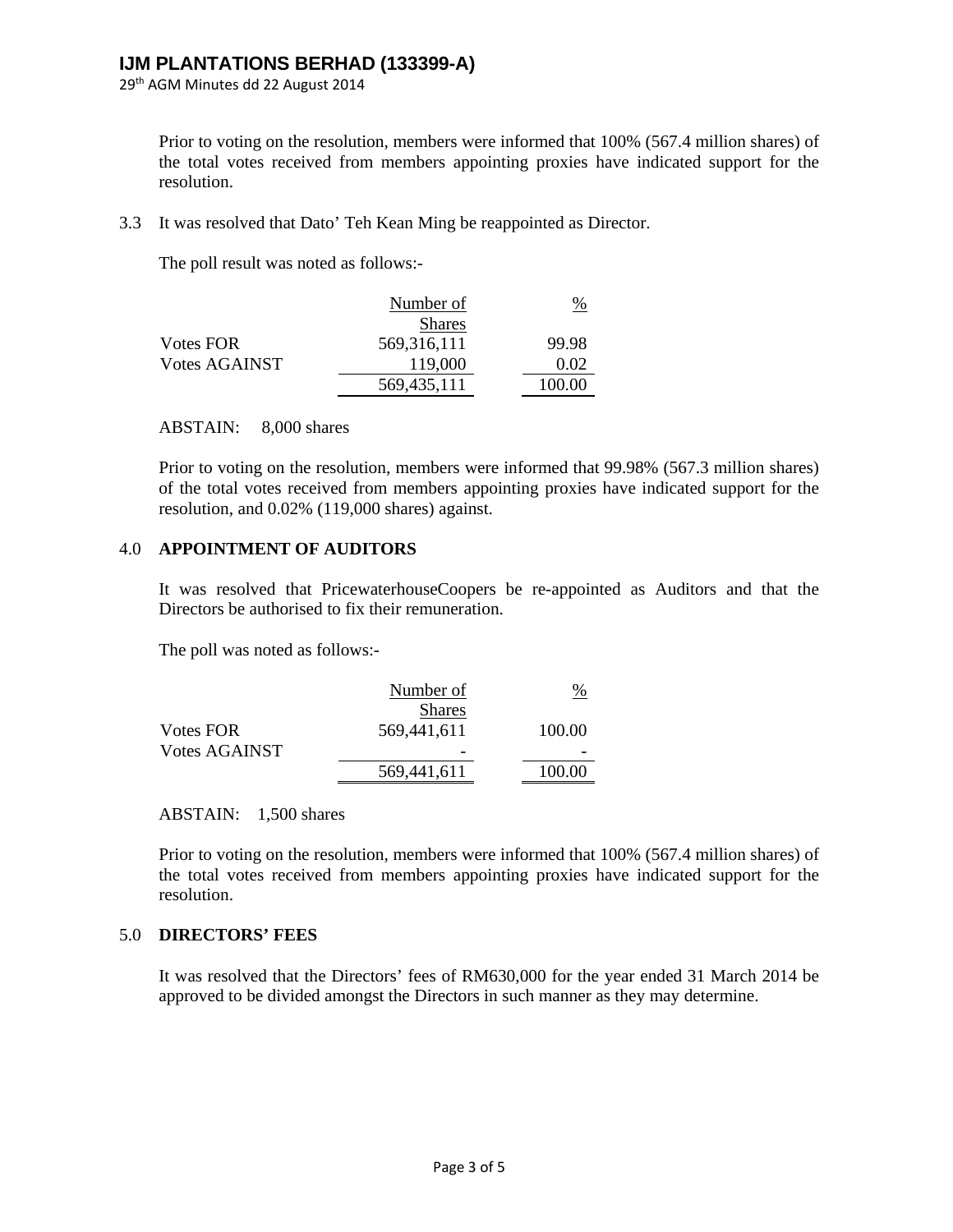29th AGM Minutes dd 22 August 2014

The poll result was noted as follows:-

|                      | Number of     | %      |
|----------------------|---------------|--------|
|                      | <b>Shares</b> |        |
| <b>Votes FOR</b>     | 569,441,486   | 100.00 |
| <b>Votes AGAINST</b> | 125           |        |
|                      | 569,441,611   | 100.00 |

ABSTAIN: 1,500 shares

Prior to voting on the resolution, members were informed that 99.99% (567.4 million shares) of the total votes received from members appointing proxies have indicated support for the resolution, and 150 shares against.

### 6.0 **AUTHORITY TO ISSUE SHARES UNDER SECTION 132D**

It was resolved that the Directors be and are hereby authorised, pursuant to Section 132D of the Companies Act 1965, to allot and issue not more than ten percent (10%) of the issued share capital of the Company at any time, upon such terms and conditions and for such purposes as the Directors in their absolute discretion deem fit or in pursuance of offers, agreements or options to be made or granted by the Directors while this approval is in force, and that the Directors be and are hereby further authorised to make or grant offers, agreements or options which would or might require shares to be issued after the expiration of the approval hereof.

The poll result was noted as follows:-

|                      | Number of     | $\frac{\%}{\%}$ |
|----------------------|---------------|-----------------|
|                      | <b>Shares</b> |                 |
| Votes FOR            | 456,402,799   | 80.15           |
| <b>Votes AGAINST</b> | 113,036,712   | 19.85           |
|                      | 569,439,511   | 100.00          |

### ABSTAIN: 3,600 shares

Prior to voting on the resolution, members were informed that 80% (455 million shares) of the total votes received from members appointing proxies have indicated support for the resolution, and 20% (113 million shares) against.

### 7.0 **PROPOSED RENEWAL OF SHARE BUY-BACK AUTHORITY**

It was resolved that the Directors be and are hereby authorised to purchase the ordinary shares of the Company through the stock exchange of Bursa Malaysia Securities Berhad at any time upon such terms and conditions as the Directors in their absolute discretion deem fit provided that:-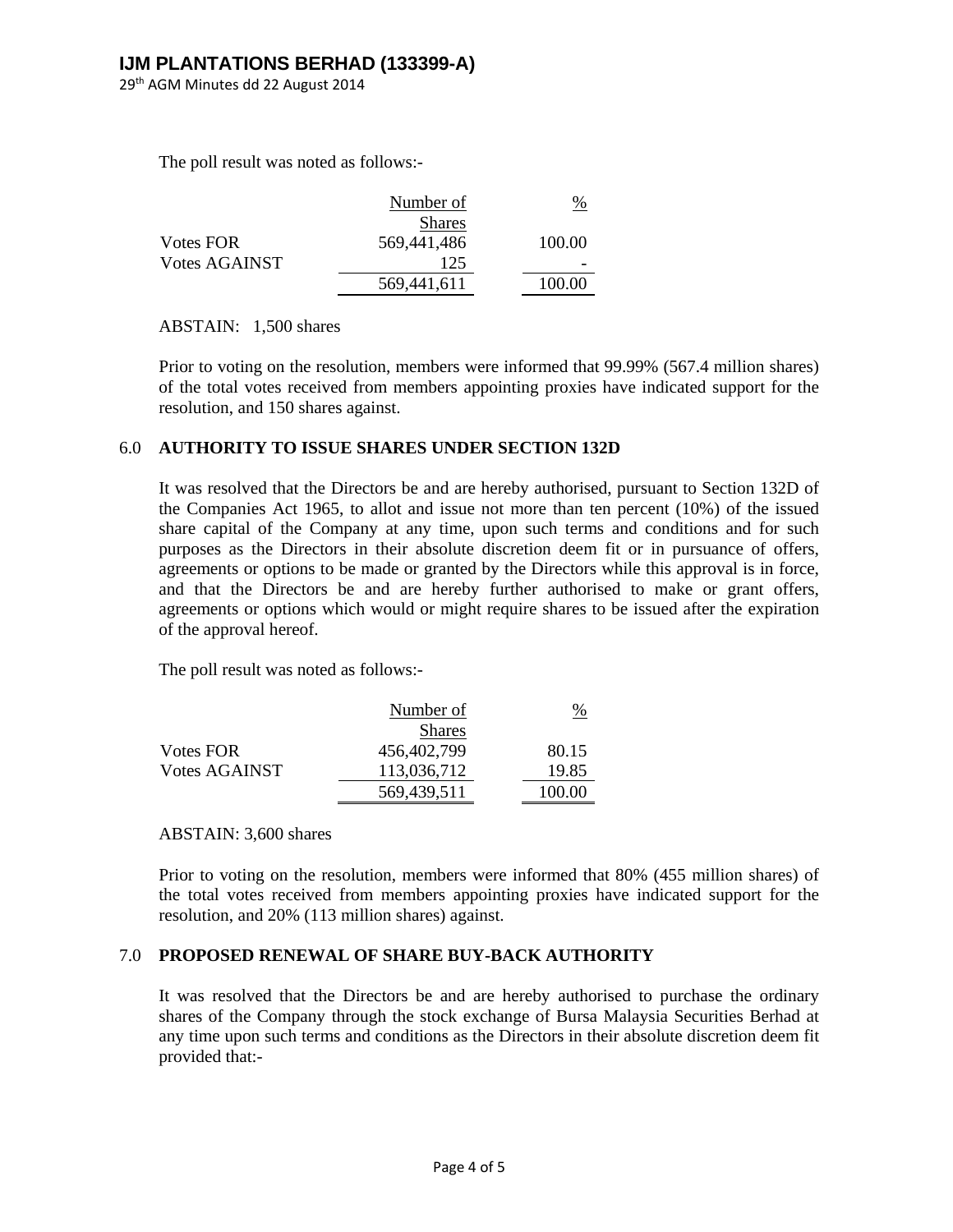29th AGM Minutes dd 22 August 2014

- i) the aggregate number of shares purchased (which are to be treated as treasury shares) does not exceed ten per cent (10%) of the issued capital of the Company; and
- ii) the funds allocated for the purchase of shares shall not exceed its retained profits and share premium account;

and that the Directors be and are hereby further authorised to deal with the treasury shares in their absolute discretion (which may be distributed as dividends, resold and/or cancelled)

and that such authority shall continue to be in force until:-

- a) the conclusion of the next Annual General Meeting ("AGM");
- b) the expiration of the period within which the next AGM is required by law to be held; or
- c) revoked or varied in a general meeting;

whichever occurs first.

The poll result was noted as follows:-

|                      | Number of     | $\frac{\%}{\%}$ |
|----------------------|---------------|-----------------|
|                      | <b>Shares</b> |                 |
| <b>Votes FOR</b>     | 569, 324, 337 | 99.98           |
| <b>Votes AGAINST</b> | 103,950       | 0.02            |
|                      | 569,428,287   | 100.00          |

ABSTAIN: 14,824 shares

Prior to voting on the resolution, members were informed that 99.9% (567.4 million shares) of the total votes received from members appointing proxies have indicated support for the resolution, and 50 shares against.

#### 8.0 **TERMINATION**

There being no other business, the meeting was terminated at 5.10 p.m. with a vote of thanks to the Chair.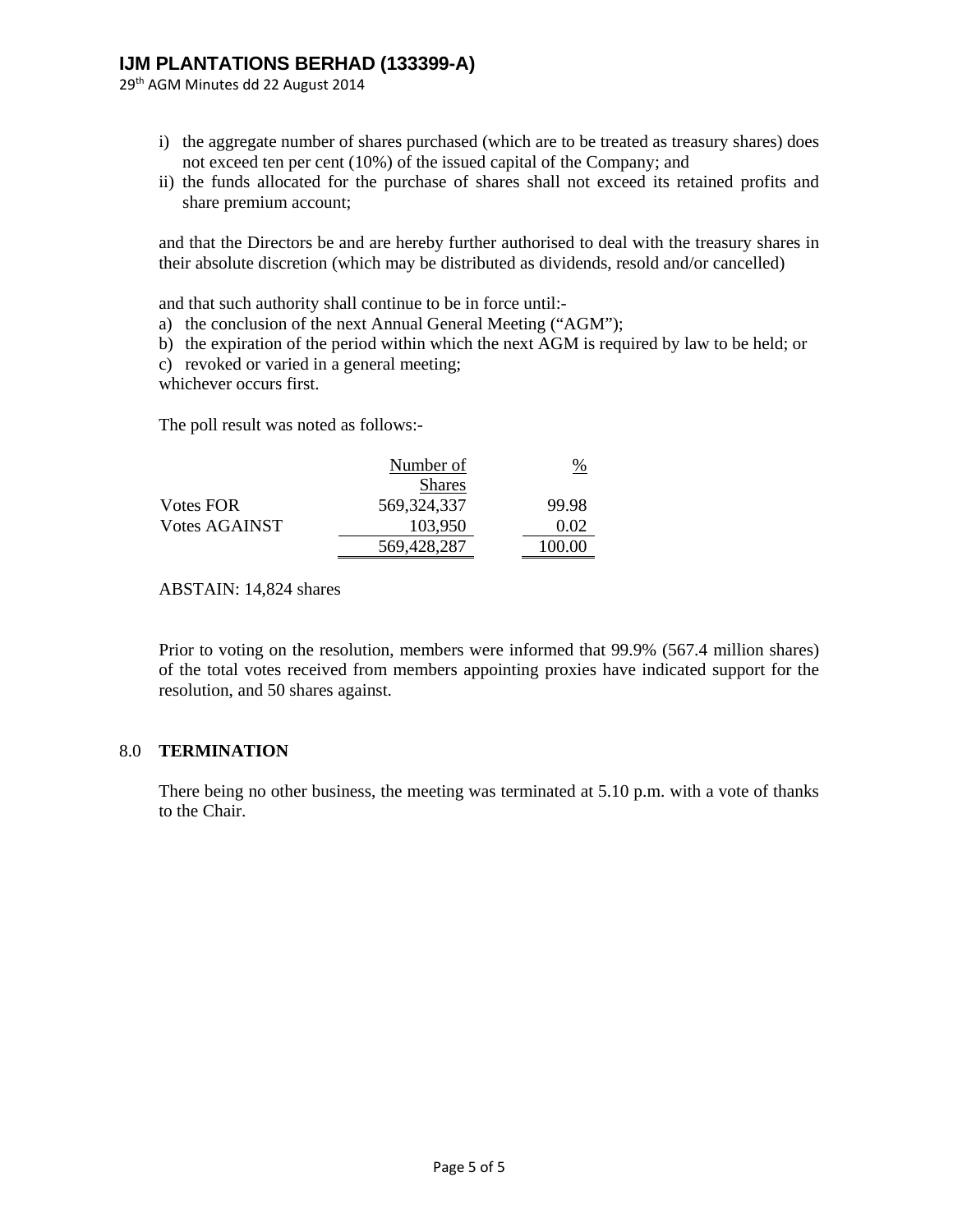### **Reply to the enquiries from Minority Shareholder Watchdog Group** *vide* **letter dated 13 August 2014**

Q1 : The Group achieved record revenue of RM646.98 million, up 33% from the previous year's RM486.28 million. However, the Group pre-tax profit dropped to RM109.08 million from RM156.61 million due to higher cost of sales and increased finance costs.

What would be the Board's strategic measures to improve the Group productivity and profitability which are essential to boost its earnings per share, return on total assets and return on equity which had since dropped over the past four financial years?

A1 : As a price taker in commodity industry, the profitability of the Group is very much dependent on the CPO price. CPO price has been on the downtrend since FY2012 as reported on page 7 in the Annual Report. In addition, there were significant increase in young mature areas in the Indonesian operations which incur full fixed plantation maintenance and overhead costs set against start-up crop yields. Profitability for FY14 was also impacted by the unrealised foreign exchange losses as reported in the Annual Report.

The Malaysian operations continue to achieve high productivity. As a strategic measure, the Group remains focused and committed to complete its Indonesian expansion project towards enhancing shareholders value in the long-term. As at close of FY14, its Indonesian operations had achieved planted area of more than 30,000 Ha. As more areas in the Indonesian operations come into maturity and move into prime age, the Group's productivity and profitability are expected to improve in the coming years. However, anticipated uncertainties in respect of CPO prices and foreign exchange rates would impact the Group's profitability.

- Q2 : Given the Group replanting policy and expansion plan of its plantation are much focused on its Indonesian operations, what are the respective areas of the Group unplanted lands in terms of hectares in Malaysia and Indonesia respectively?
- A2 : The Group's unplanted lands in Malaysia and Indonesia as at 31 March 2014 are in the region of 700 hectares and 5,000 hectares respectively.
- Q3 : The CEO's Review of Operations reported the Group continued collaboration with ACGT Sdn Bhd (ACGT) and Genting Green Tech Sdn Bhd (Genting Green Tech), subsidiaries of Genting Plantations Berhad to undertake research and development (R&D) projects in relation to oil palm biotechnology.

Given the long term nature of the Group continued collaboration with ACGT and Genting Green Tech, how much would the continued collaboration cost the Group and what are the terms and conditions of the arrangement with respect to the share of technology, intellectual capital and commercialisation if any, attributed to the R&D projects?

A3 : In adhering to the agreements, the Group cannot disclose the terms and conditions of the collaboration. It has been highlighted in the CEO's Review of Operations on page 34 and under the Statement and Report on Marketplace on page 53 that the oil palm biotechnology collaboration involves an oil palm material transfer for marker validation and a high yield biomarker screening project. As such, the cost to the Group is not significant.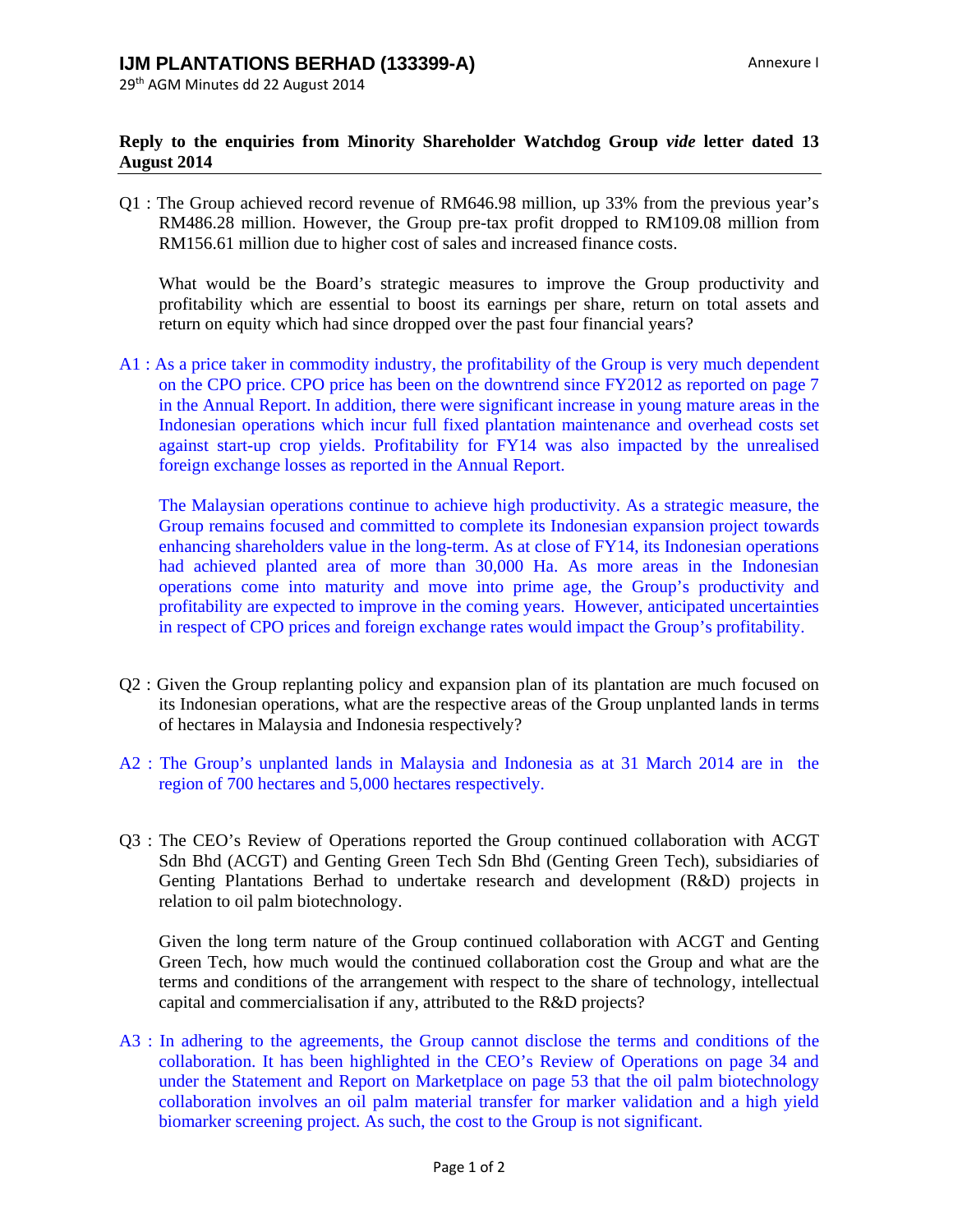29th AGM Minutes dd 22 August 2014

Q4 : Plantation expenditure of the Group and Company contains biological assets which are stated at cost or revalued amounts and are not amortised. On the other hand, replanting expenditure consists expenses incurred and recognised in the profit or loss for the year.

Could the Board explain the rationale why the biological assets are not identified separately but included in the plantation expenditure as stated under Note 16 to the accounts?

A4 : The Group has only one type of biological asset which is the plantation expenditure.

The basis of preparation of the financial statements is as per page 84 in the Annual Report. Other details are also covered under Property, Plant and Equipment, Depreciation and also Plantation Expenditure in pages 88 and 89.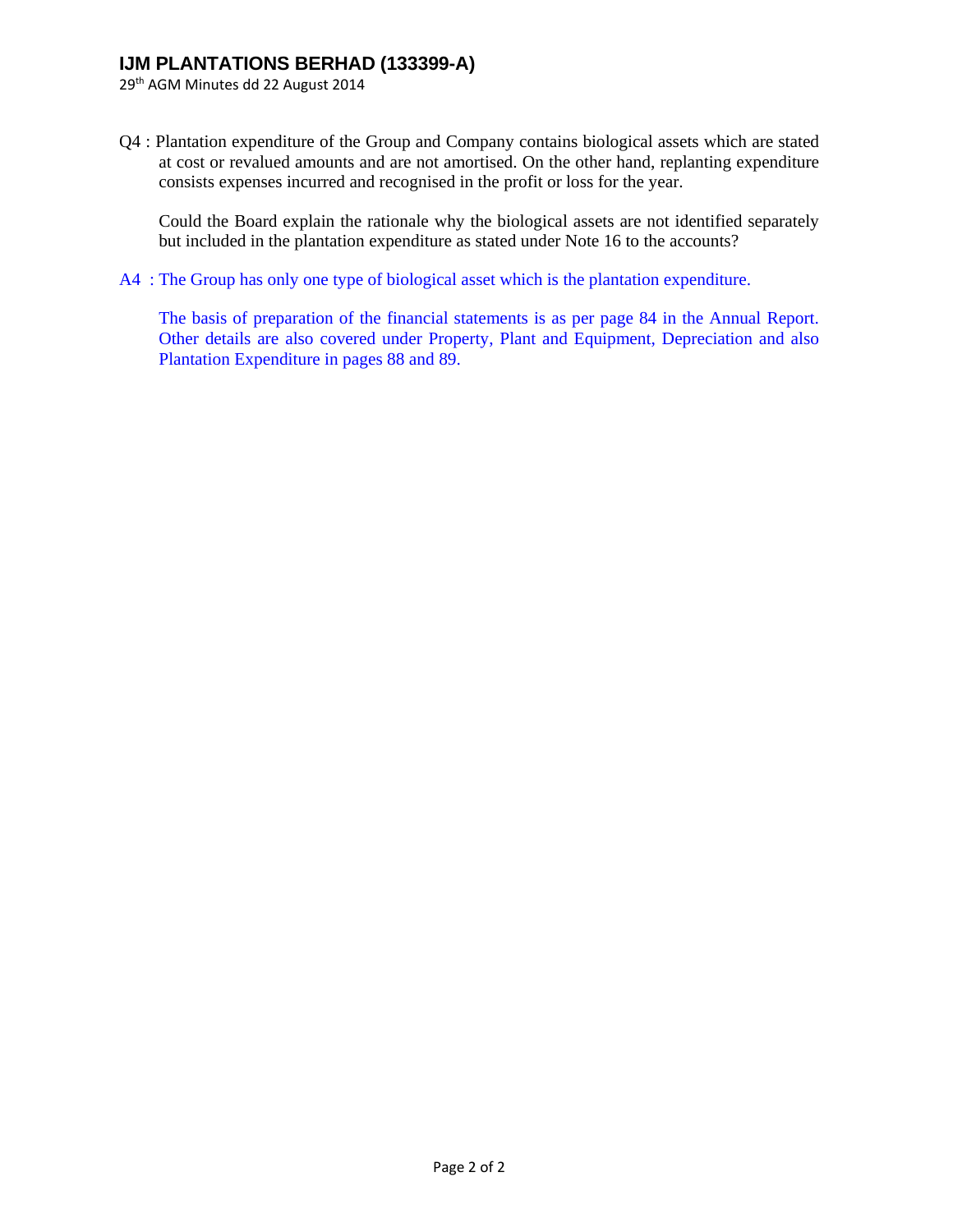#### **Pertinent Questions and Answers at the Annual General Meeting**

- Q1 Why the information of yield per mature hectare and oil yield for Indonesian Operations was not included in the 5-year Group Plantation Statistics of the Annual Report?
- A1 The information was not included as most of the areas in the Indonesian Operations are immature and still at the initial yielding stage, thus such information was not meaningful for the time being.
- Q2 A new bill to limit the foreign ownership of oil palm plantations to a maximum of 30% (from the current limit of 95%) is being proposed in Indonesia, does the Company intend to reduce its interest in the Indonesian plantation companies from 95% to 30%?
- A2 The new bill is just being proposed and it is premature to decide on the reduction of the Company's interest in Indonesian companies without adequate details of the new bill. However, Management will monitor the development of the proposed new bill before making any decision or taking any action.
- Q3 The fresh fruit bunches ("FFB") production in Indonesia for financial year 2014 was about 144,000 metric tons, which was 160% higher compared to the financial year 2013. What will be the projection for the current financial year 2015?
- A3 Given that more areas are coming into maturity and of prime age, the Company expects the FFB production to be significantly higher for the financial year ending 2015.
- Q4 Does the Ganoderma disease affect any of the Group's oil palm plantation?
- A4 Most of our plantings are the first generation palms and replanted area is nominal. As such, the Ganoderma disease is less apparent in the Group. There are no known cures for the disease so far. The spread of the disease is being mitigated through sanitation.
- Q5 What type of oil palm fertilizer does the Company use? In view of shortage of labour, does the Company apply slow release moisture fertilizer?
- A5 The Company uses compound fertilizer mainly imported from Norway and Finland and is satisfied with the product thus far. The Company did not use slow release alternatives as there were adequate labour for fertilizing activity.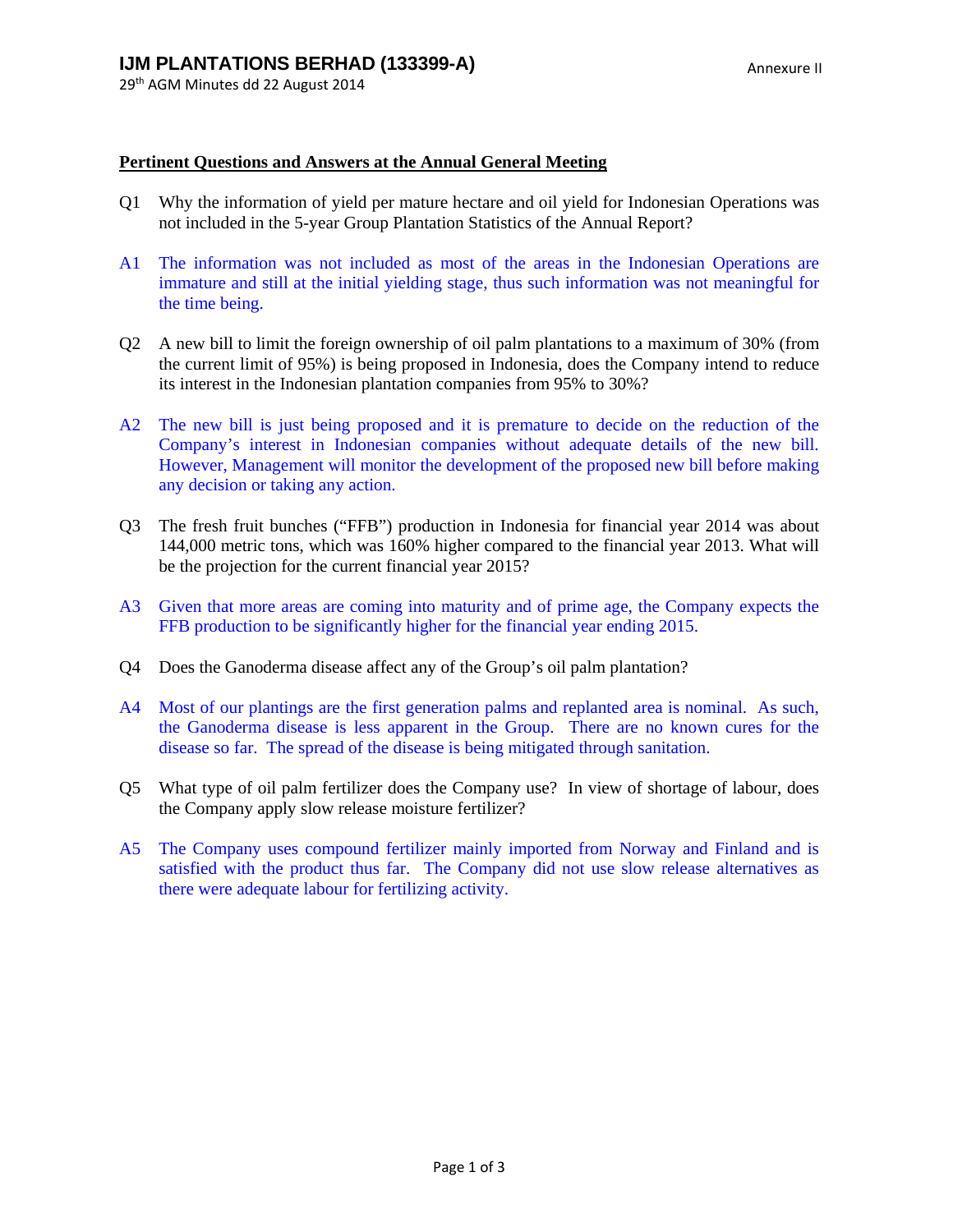- Q6 It is noted that significant research has been undertaken on the benefits of palm oil. One (1) of the breakthrough is the presence of Vitamin E in the palm oil. How does the Group participate and benefit from such development?
- A6 The Group is mainly an upstream player, while such research and/or development on vitamin E is a downstream activity. Through the supply chain, any progress and commercialization in this area will benefit the Group through the higher commodity prices.
- Q7 In view of Malaysia and Indonesia are the major oil palm producers for worldwide, both countries could collaborate to control the CPO price by way of supply control. Is there any collaboration between Malaysia and Indonesia to control the CPO prices so far?
- A7 Although Malaysia and Indonesia account for more than 80% global palm oil production, the control over the CPO prices by the two (2) countries is still remote and difficult. Malaysia has been trying to cooperate with Indonesia for the last ten (10) years on this issue but with very limited success.
- Q8 The Group borrowings had increased from RM512 million in 2013 to RM611 million in 2014 mainly due to USD borrowings for Indonesian Operations. What are the steps taken to control the increase of finance cost and the foreign exchange losses?
- A8 The Company has to borrow in US Dollar to fund the Indonesian Operations as the Bank Negara does not encourage Ringgit Malaysia denominated facility for overseas funding. In addition, the US Dollar is preferred as the interest rate was about 2% per annum compared to 13% per annum for Indonesian Rupiah borrowings. As the project that has been embarked upon is of a long term nature and should not be suspended due to changes in short term scenarios. Funds needed for the project have to be secured in line with the project timeline. The Group will continue to monitor the finance cost and exposure on the foreign exchange risk vigilantly.
- Q9 The CPO prices, the foreign exchange and the policies implemented by the Indonesian Government could affect the performance of the Group from time to time. Is there any plan by the Company to go downstream in order to protect the margins of the Group?
- A9 The Company is an upstream player and there is no economies of scale for downstream activities at this juncture. However, with the expansion into Indonesia, the Group may explore venturing into downstream activities with other parties.